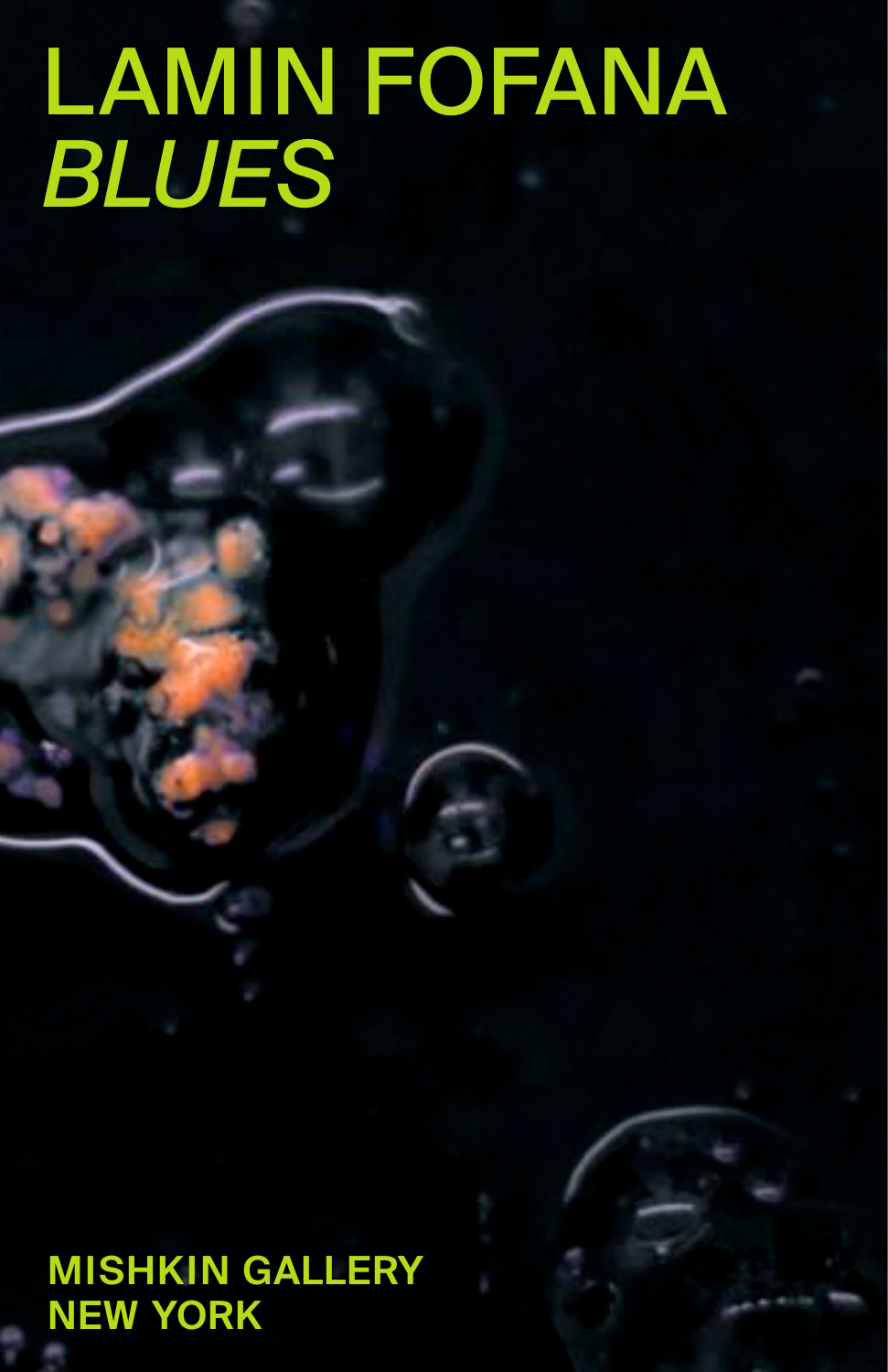ļ  JIM C. NEDD *RAISES DEL CARIBE,* 2018

ı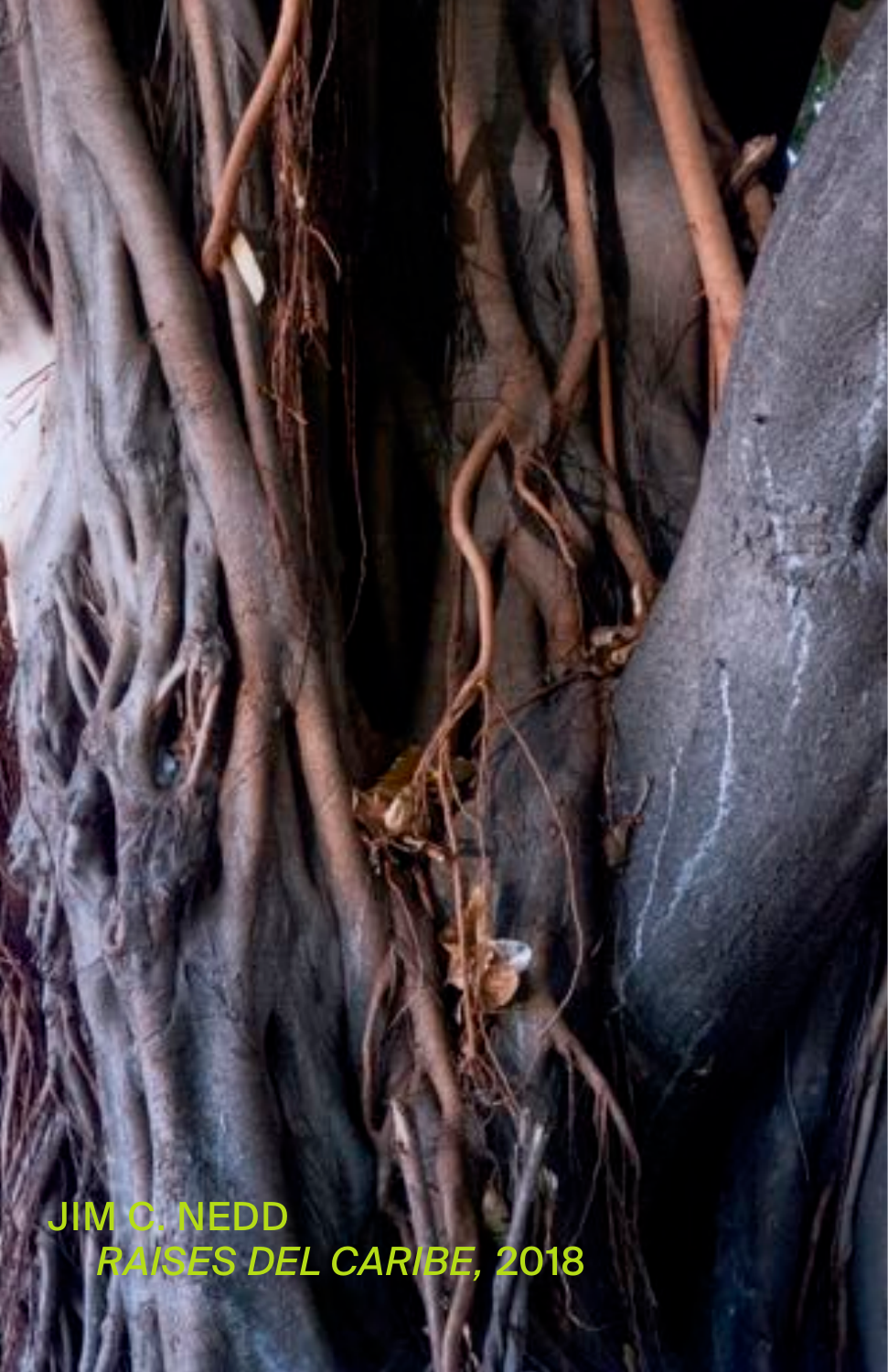### UNSETTLING THE BLUES by ALAINA CLAIRE FELDMAN

 **This issue is that of the genre of the human, the issue whose target of abolition man, Man: above all, its overrepresentation of its well-being as that of the human ernized (or conversely) global middle classes. Sylvia Wynter 1 is the ongoing collective production of our present ethnoclass mode of being huspecies as a whole, rather than as it is veridically: that of the Western and west-**

 In her 2003 essay *Unsettling the Coloniality of Being/Power/Truth/Freedom: To- wards the Human, After Man, Its Overrepresentation*—*An Argument* the Jamaican writer and theorist Sylvia Wynter asserts that one cannot destabilize the nexus of power and the colonial without developing a concept of the human outside the terms of our present affirmations of it, which she calls "Man". In an essay that in- tertwines history, law, science, theory and epistemology, Wynter lays out why it was impossible to envision the human in other versions beyond the hegemonic repre- sentation of the European Man. She traces how race informs what it means to be, or not be, human. As such, her work negates the idea that "we are all human" and considers the racialization of Man through a fundamental inability to imagine the human other than as Man.

 In an effort to redescribe and undo the human, Wynter calls for new classifications of the human to be established by asking whose freedom and well-being is priori- tized, and therefore whose is systematically overlooked. Perhaps art, in conjunction with the critical apparatus provided by the idea of the oceanic, can aid in answering this emancipatory call. The oceanic is anti-representational; in its unfixed, watery ways, it can bring about new kinds of subjectivity. If representation comes to mean visibility, art can represent and generate knowledge beyond the current order of Man. Ideas of race will continue to be repeated until there are alternatives. Art, as well as epistemological and educational institutions, need to acknowledge and change the roles they play in reproducing the overrepresentation of the human.

 *BLUES*. The Atlantic. A spectrum from azure to navy. Melancholia. The police. Amiri Baraka's (then LeRoi Jones) *Blues People*. Blues music. The oceanic, the cosmos. new human. Since so little is known of the extraterrestrial, its vast expanse of blue lends itself as a projection screen for new ideas and redescriptions of Man, made audible in the sounds of Detroit techno musicians Drexciya among others. Lamin Fofana's interest in Wynter's work along with his interest in history and the sonic are mechanisms that grapple with creating a space to introduce new modes of representation. *BLUES*. An Afrofuturism that looks to the sea in order to create a new world and a

 The discussions I had with Fofana ahead of the exhibition spanned a broad array of writings ranging from Paul Gilroy's *The Black Atlantic* to Christina Sharpe's *In*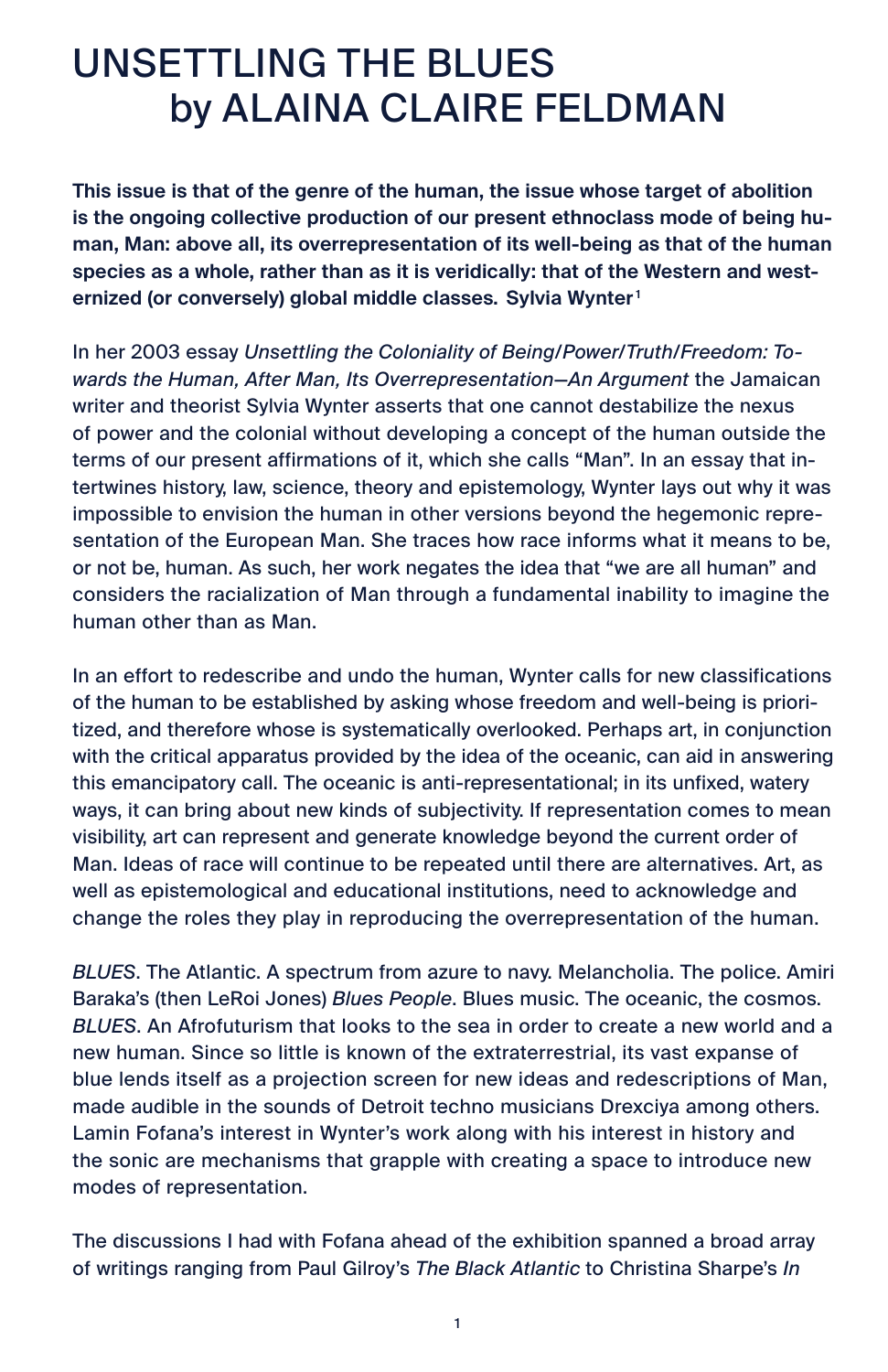*the Wake*—texts that articulate formidable ideas for contending with living in the present amidst the legacies of slavery and in a world where "being human" is not a universal concept. Fofana identified three influential texts within Black Studies, Wynter's unpublished manuscript *Black Metamorphosis* from the 1970s, W.E.B. Du Bois' *Darkwater: Voices from Within the Veil* (1920), and Baraka's *Blues People: Negro Music in White America* (1963), in order to resurrect the unsettling and unsettled narratives of those affected by slavery and to deal with them today. The works in this exhibition respond to these texts in emotive and sensual ways, shift- ing our attention from land to the sea and other liminal spaces that make us more aware of our bodies. The work seeks to rethink kinship, sovereignty, and belonging within the fluidity of Atlantic history. "What happens when black people find them- *Metamorphosis*, made its debut at SAVVY Contemporary in Berlin last fall. selves in the West?" was the question raised when Fofana's first album, *Black* 

 Fofana's exhibition features three individual tracks of electronic music with inten- tional sound spill in the gallery. They are titled *Black Metamorphosis* (2019), *And All the Birds Sing Bass* (2020), and *I ran from it and was still in it* (2020), and are ac- companied by videos and photographs by Fofana's collaborators Nicolas Premier slow swishes, which evoke Doppler effects, while layers of melancholic chords slowly seep in, suggesting a sense of longing. The corresponding video of the same title by Premier shows a young woman preparing for Carnival at night. Close shots of her putting on makeup are interspersed with footage of alienating passages such as a car driving through a tunnel or the rolling waves of the ocean's surface pass- ing a jetty. Archival documentation of Carnival processions with figures made by the likes of Peter Minshall and others are shown alongside schools of fish, only to cut processions both on land and sea are key to the video. Historically, the vocabulary of electronic music writingdraws heavily on the oceanic. Words like wave, channel and ear canal point to the cartographic and colonial drive towards expansion. and Jim C. Nedd. *Black Metamorphosis*, titled after Wynter's manuscript, begins with to the woman watching said videos on an iPhone, alone. These connections between

 To expand upon Wynter's argument, Western epistemologies, including the sonic, rely heavily on troubling concepts of management and control. The electronic musi- cian and author Tara Rodgers has written extensively about the connections be- tween electronic music, technology, the oceanic and power. "In the late-nineteenth and early-twentieth centuries," she notes,

 "as sounds became electronically produced and reproduced as signals and modern listening techniques were cultivated to interpret them, there were stakes in the representational conventions established in audio-technical discourse. It is my contention that a world of others—other to the white and male subjects of science and history—inhabit the metaphors that constitute knowledge about sound. So much of our Western epistemologies are built on problematic logistics of control, the sonic included. Practices of classify- ference in Western philosophy and modern science." 2 ing sounds as individuals, sorted by desirable and undesirable aesthetic variations, were deeply entwined with epistemologies of gender and racial dif-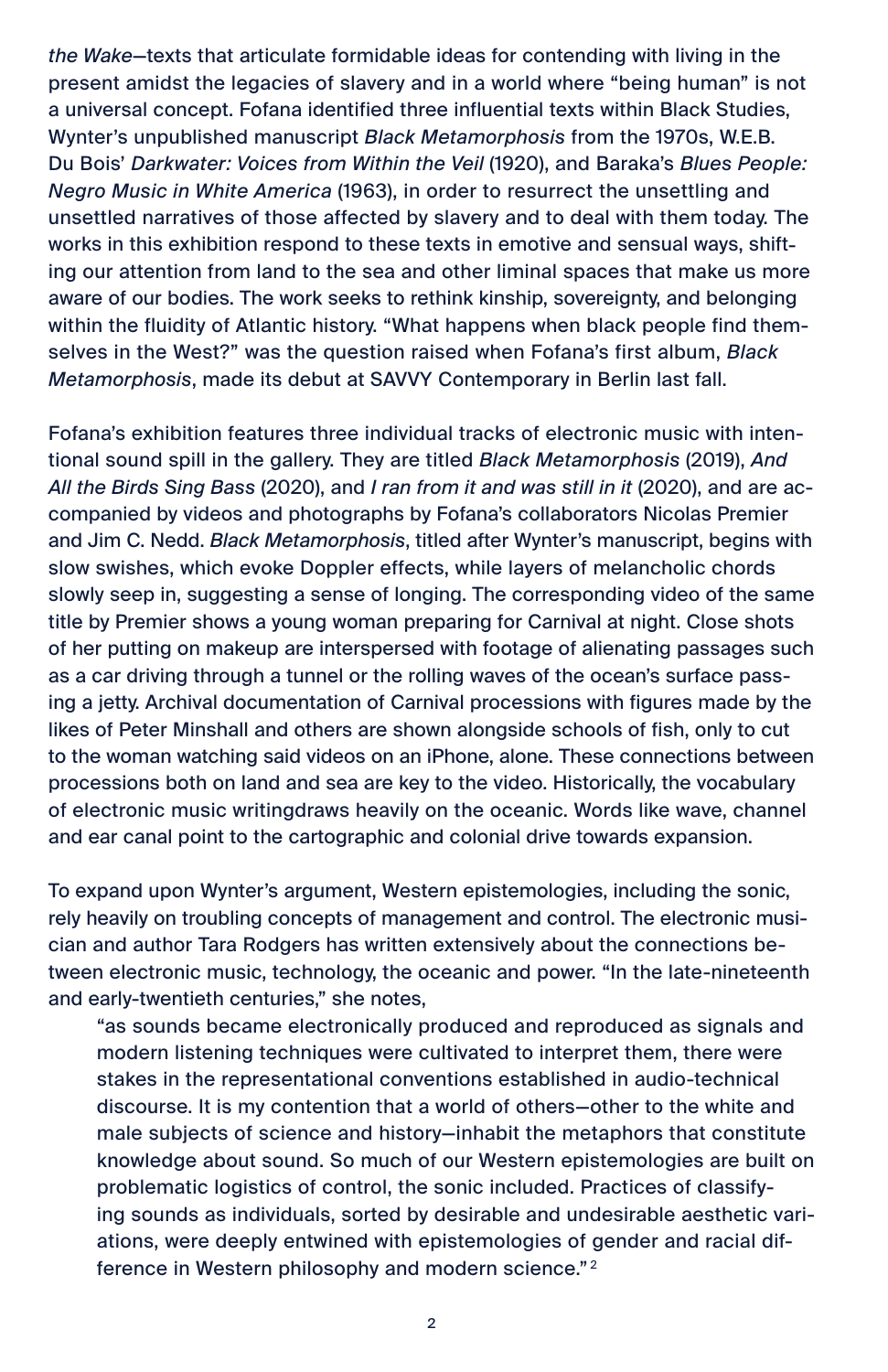The second video in the exhibition, *I ran from it and was still in it* (2020), also by Premier, was shot in black and white at the *Jardin d'Agronomie Tropicale* (Garden of Tropical Agriculture) in Paris, the site of a 1907 exhibition, which showcased  tradictory to the publishing of the civil rights journal *The Horizon: A Journal of the Color Line* edited by W.E.B. Du Bois. In the video, a young black man walks through the garden watching his reflection in puddles among a large group of figures by French sculptor Jean Baptiste Belloc. This *Monument to the Glory of French Colonial Expansion* is a five-part sculpture including a depiction of a Caribbean woman that has been vandalized and decapitated several times since 2015. Fofana's accompanying music features a very high, synthetic and metallic sounding drone in the background. The multilayered melody begins to crescendo before quickly fading out for about the last minute of the track. France's colonial powers. The *Exposition Colonial* was both simultaneous and con-

 With its faster rhythm and distinct melody and sound palette, *And All the Birds Sing Bass* differs greatly from the other two tracks. There are clear piano tones, repe- titive chirping, and distorted crackle that evokes the surface noise of a vinyl record. Fofana has collected this material from various sources, making it his own in the process. Alongside the music, six color photographs by Jim C. Nedd, each about traits of family and friends from in and around the river Guatapurì in the Colombian reconfigure the visual and the sound within the traditional form of the "narrative artwork". Typically, image supersedes sound, which is used to amplify mood (as with cinema) and sound is used to reinforce the visual narrative. The opposite holds true here, as the sonic is paramount. 20 by 24 inches, are distributed across the gallery walls. They are faceless porcity of Valledupar. These collaborations between two visual artists and a musician

 orators allow the audience to formalize representation to new ends. The portraits frame, and the sounds are not easily distinguished from one another. Crucially, *BLUES* extends an invitation to stay and listen. The active practice of listening and encountering or imagining new narratives offers possibilities for world-making, and new ways to describe what being human can be. Here, the practice of listening is a call to re-imagine and challenge current meta-representational approaches that ensure colonial power ensconced in the notion of the "human" stays in power. As we reimagine the ocean and the salty journey, and feel the melancholia, but lated counter-narrative by those who feel over-determined by the power of lo- gistics, along with a call to think differently about the operations of power itself. By foregrounding sound and supplementing it with images, Fofana and his collabare faceless, the videos employ many close-ups with little information beyond the also the hope and the perseverance of the past, we encounter a collectively articu-

<sup>1</sup>. Sylvia Wynter: "Unsettling the Coloniality of Being/Power/Truth/Freedom: Towards the Human, After Man, Its Overrepresentation—An Argument. In *CR: The New Centennial Review*, vol. 3, no. 3 (Fall, 2003): 313.

 2. Tara Rodgers: *Synthesizing Sound: Metaphor in Audio-Technical Discourse and Synthesis History*, Ph.D. diss., McGill University, 2010, pp. v-vi.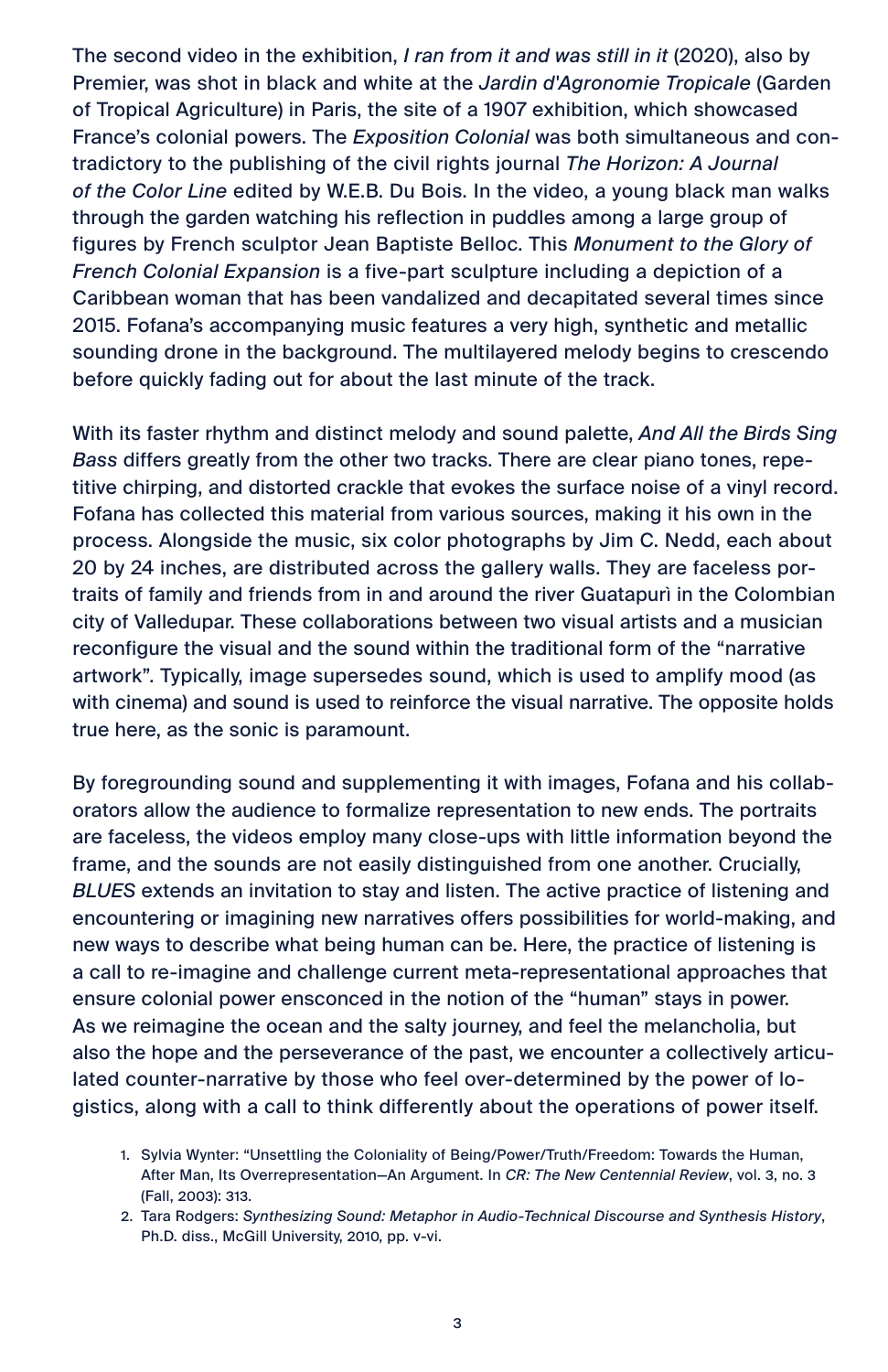

### JIM C. NEDD *ALASDIR*, 2018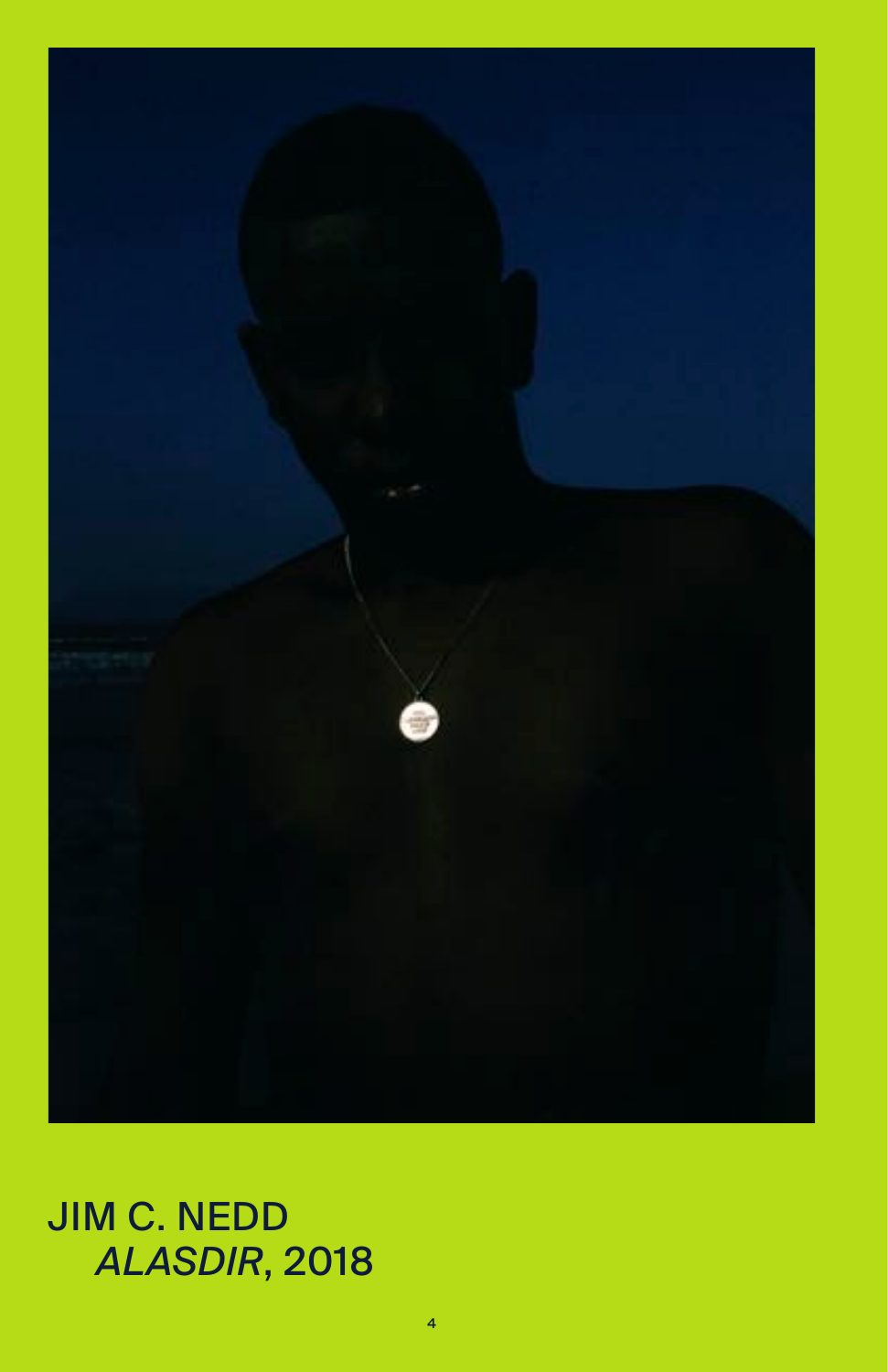### OCEANIC SOUND: An Interview with LAMIN FOFANA by DINO DINÇER SIRIN

 *BLUES* **is the first exhibition ever at Mishkin Gallery that foregrounds sound as a medium alongside video and photography. How do you feel about presenting your work at Baruch College, where you were previously a student?** 

 I studied briefly at Baruch College and then transferred to Hunter College, another CUNY school. It feels like a long time ago. I'm not sure what to expect, so I'm looking forward to it.

### **Your exhibition complicates the format of a solo presentation, as you invited two other artists, Jim C. Nedd and Nicolas Premier, to collaborate with you. How did you decide to open up the form of the exhibition to this kind of a plurality?**

 *BLUES* is situated within the field of Black Studies and is part of an ongoing project that is resisting closure. It is a musical project, a collaborative effort. I was already exchanging ideas and images with Jim and Nic while working on it. They both responded to my music with images: Jim with photographs and Nic with vid- eos. We are interested in certain forms of expression, in different ways of seeing things, in experimenting, and turning things around. The idea was to make it fractal and imminent, scattered and plentiful, have it spiral out of the gallery, onto the campus, and into the streets.

 **The trilogy of your albums** *Black Metamorphosis***,** *Darkwater***, and** *Blues* **is closely related to what is now often referred to as Oceanic Humanities. This field of inquiry emerged when the social sciences began to develop an interest in the oceanic. It considers the ocean with its movements (flow) and changing forms man geography, borders, and territoriality. You mentioned in another interview that your work explores new perspectives through what you called "noir noir," a in three consecutive rooms and extending the seriality of the albums through oceanic imaginary. Could you talk about how oceanic thinking shapes your work? (fluidity) as a model for "wet" ontologies, which replace the static concepts of humode of sound production you inherited as "black noise" from early Detroit techno pioneers. You structured the exhibition at Mishkin Gallery by placing your trilogy**

 currently very interested in the atmosphere, in the space between the surface of the water or the land and the sky. On land, we feel a kind of atmospheric prejudice; we are confronted with it daily. There are structures of dehumanization that inca- relate to the world collapses entirely. The system is designed to drive you mad. This is abundantly clear. In certain spheres of whiteness, to be a black person, to be African is to be endangered. As James Baldwin noted: "a Negro has his diffi- cult days, the days when everything has gone wrong and on top of it, he has a fight with the elevator man, or the taxi driver, or somebody he never saw before, who seems to decide to prove he's white and you're black."<sup>1</sup> We have gone from the seas to the shores, to the land, and back again. I am pacitate people. Their purpose is to put you in a position in which your capability to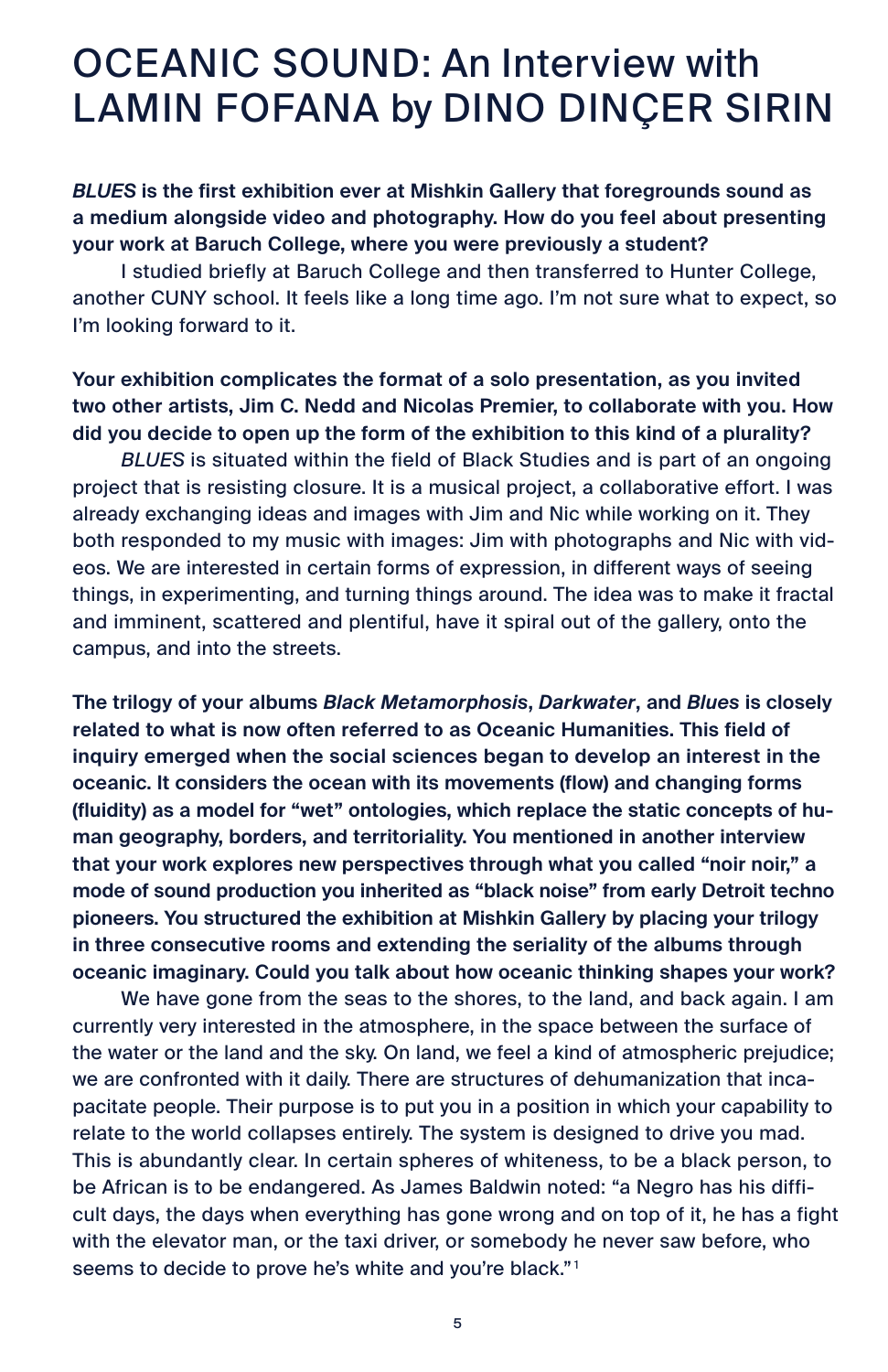<span id="page-7-0"></span> **Your album** *Black Metamorphosis* **approaches the question of how to contextu- alize the processes of subject formation and of the racialization of black bodies in Europe, which have been critically analyzed by Sylvia Wynter and other theo- rists. The title of the album comes from Wynter's unpublished manuscript** *Black*   *Metamorphosis: New Natives in a New World***. Postcolonial theory and Black Studies have been an important part of your work, and I am curious about the exchanges between the formats of sound and text, you and Wynter… Can you talk about your relationship with Wynter's writing?**

 I have mentioned this somewhere else before, but I would say my overlap- ping interests in history and the present, and the practice of transmuting text into the affective medium of sound brought me to Sylvia Wynter's "Black Metamor- phosis" and the wider project of Black Studies, for that matter. My starting point was Fred Moten's "In the Break: The Aesthetics of the Black Radical Tradition," which led me to Saidiya Hartman's "Lose Your Mother: A Journey Along the Atlantic Slave Route," which then somehow led me to Wynter's "Black Metamorphosis," arguably one of the most important and most compelling interpretations of the black experience in the West. It is reflecting on a paradoxical conundrum… that question: What happens when black people find themselves in the West? In what ways are African aesthetics forced to permutate in the in-between spaces, and what transformative potential lies on the outskirts of normative existence, in the liminal zones? The music is simply an attempt to articulate my interpretation of concepts I find to be deeply inspiring and illuminating vis-à-vis my own experi-ence as a black African in contemporary Europe.

#### **You live in Berlin now. Were you interested in the Afro-German experience before you moved there?**

 voluntarily?" 4 According to Roth, Berlin is a place that people are forced to come to and where they get stuck in miserable circumstances. He was writing about immigrants and refugees from Eastern Europe, from Hungary, or Romania, people who find themselves in the city and are falling between the cracks. Being black in Berlin today is synonymous with being an African immigrant, a migrant, a refugee, and therefore a target. The darker your skin, the more you're exposed and vulner- able. African people are subjected to a debilitating level of scrutiny and violence, and in certain cases people are physically assaulted. Anyway, yes, I am interested in the Afro-German experience, but I am also interested in the distance between Europeans of African descent and newly arrived Africans. The work that is being I think of this quote from Joseph Roth: "Who in all the world goes to Berlin done and the task of building and maintaining connections, I am interested in that.

- 1. James Baldwin: "The Uses of the Blues." In *The Cross of Redemption: Uncollected Writings*, edited by Randall Kenan. New York: Vintage Books 2011, p. 72.
- 2. Fred Moten: *In the Break: The Aesthetics of the Black Radical Tradition*. Minneapolis: University of Minnesota Press 2003.
- 3. Saidiya Hartman: *Lose Your Mother: A Journey Along the Atlantic Slave Route*. New York: Farrar, Straus and Giroux 2008.
- 4. Joseph Roth: *The Wandering Jews: The Classic Portrait of a Vanished People* (1927). Translated by Michael Hofmann. London: Granta Books 2001, p.68.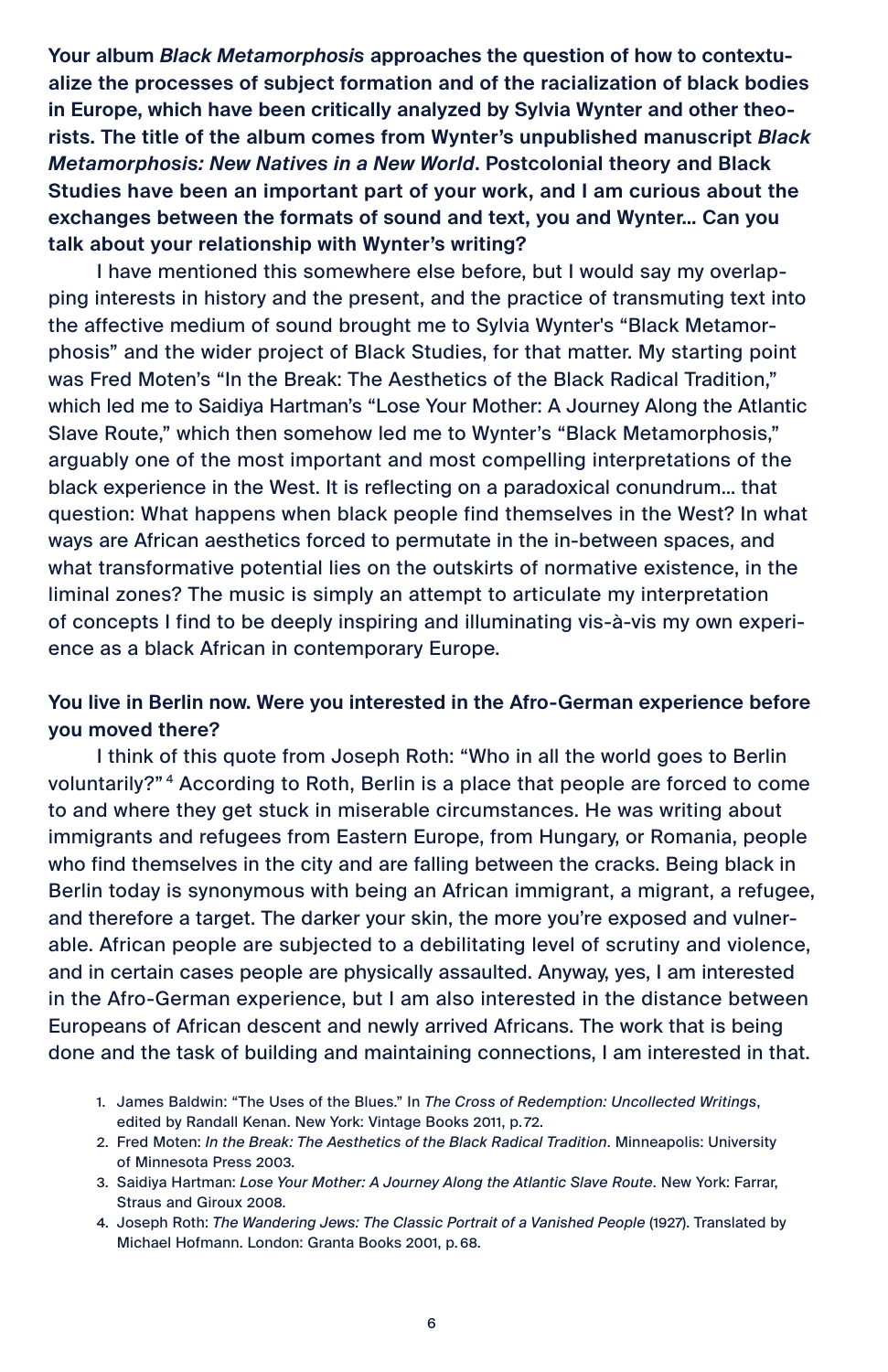

 JIM C. NEDD  *WENDY JOHANA, VALLEDUPAR,* 2018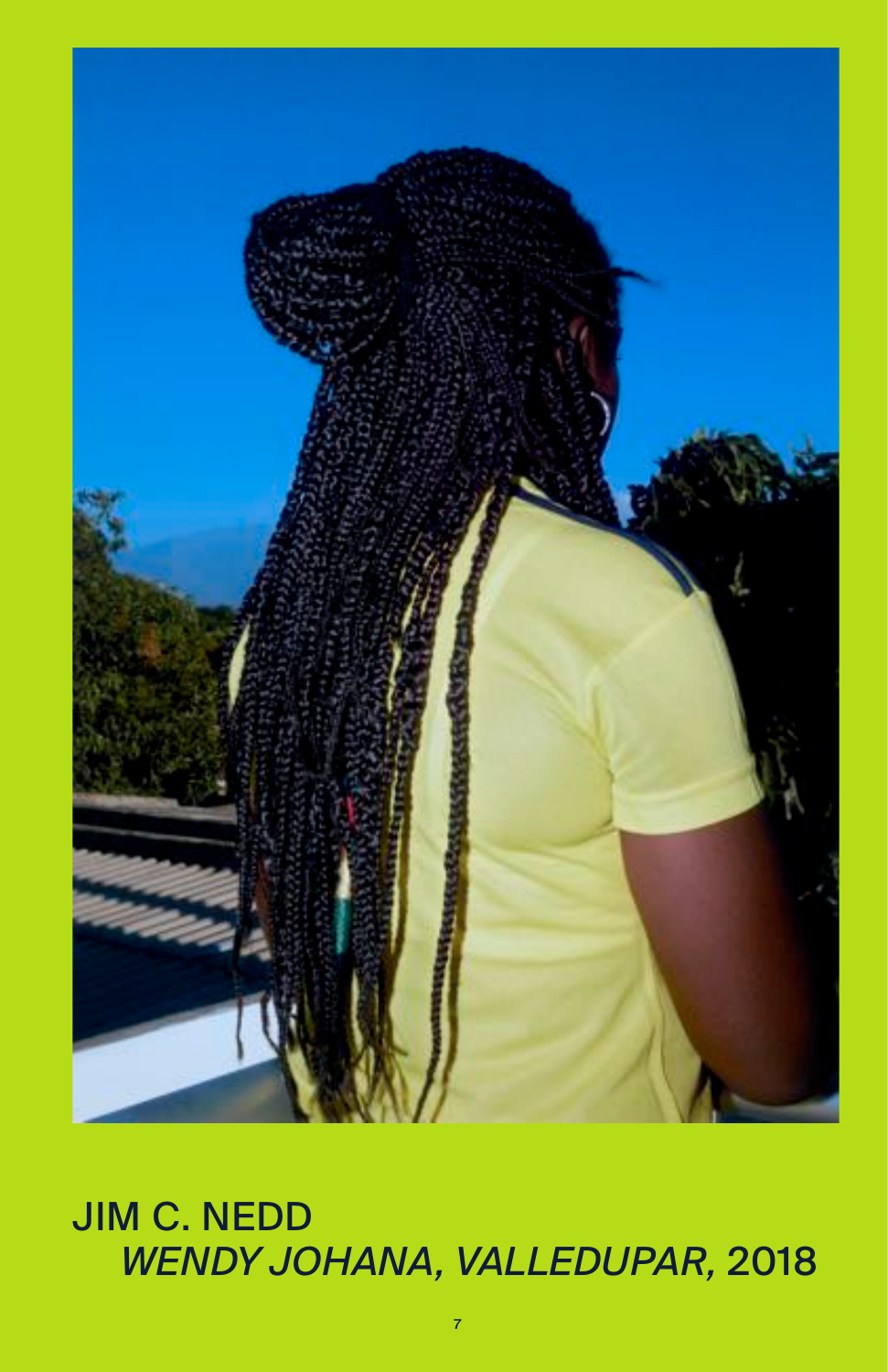### TEXTS SELECTED by LAMIN FOFANA

#### **DERRICK WHITE**

### **EXCERPT from "BLACK METAMORPHOSIS: A PRELUDE TO SYLVIA WYN- TER'S THEORY OF THE HUMAN."** *The C.L.R. James Journal***, vol. 16, no.1 (2010).**

 For populations living within a local cultural conception, its goal is to embody and become the idealized Self. This is the cultural definition of success. For popula- tions outside a local cultural conception, it will be judged based on its cultural approximation to the normative culture. Wynter argues that behavior is not shaped by biology, nature, or free will, instead actions occur within the paradigm of an idealized Self. Wynter labels this process sociogeny, after Frantz Fanon …

 tute and promote a cultural transformation of what it means to be human. "The perience and the grammar of representations which generate the mode of reality by prescribing the parameters of collective behaviors that dynamically bring that 'reality' into being. The liminal frame of reference can provide … the 'outer view,' maintaining discourses are perceivable … ." Change from one paradigm to an- other paradigm will emerge from the liminal position. However, for any change to become truly revolutionary it must take a paradigmatic view of what it means to be human. The analysis should look at how these discourses are maintained and how it shapes behavior. Wynter's transcultural view constitutes a new vision for the study of the Humanities, one that erases the "barrier between the natural sci- ences and the humanities, as the condition of making our 'narratively constructed worlds and their orders of feeling and belief' subject to 'scientific description in a new way." For Wynter, the impetus for a transcultural theory will have to emerge tuals who represent these ideas exemplify the liminal perspective. Wynter sees the importance of Black Studies as challenging the ontology of Man in the con- temporary order as analogous to the confrontation made by lay humanist. The transformative potential ascribed to Black Studies is central to Wynter's theory of She contends that it is the liminal categories, the non idealized Self, which instiliminal categories … experience a structural contradiction between their lived exfrom which perspective of the grammars of regularities of boundary and structure from Black Studies and other "New Studies" (ethnic and gender) because intellecthe Human.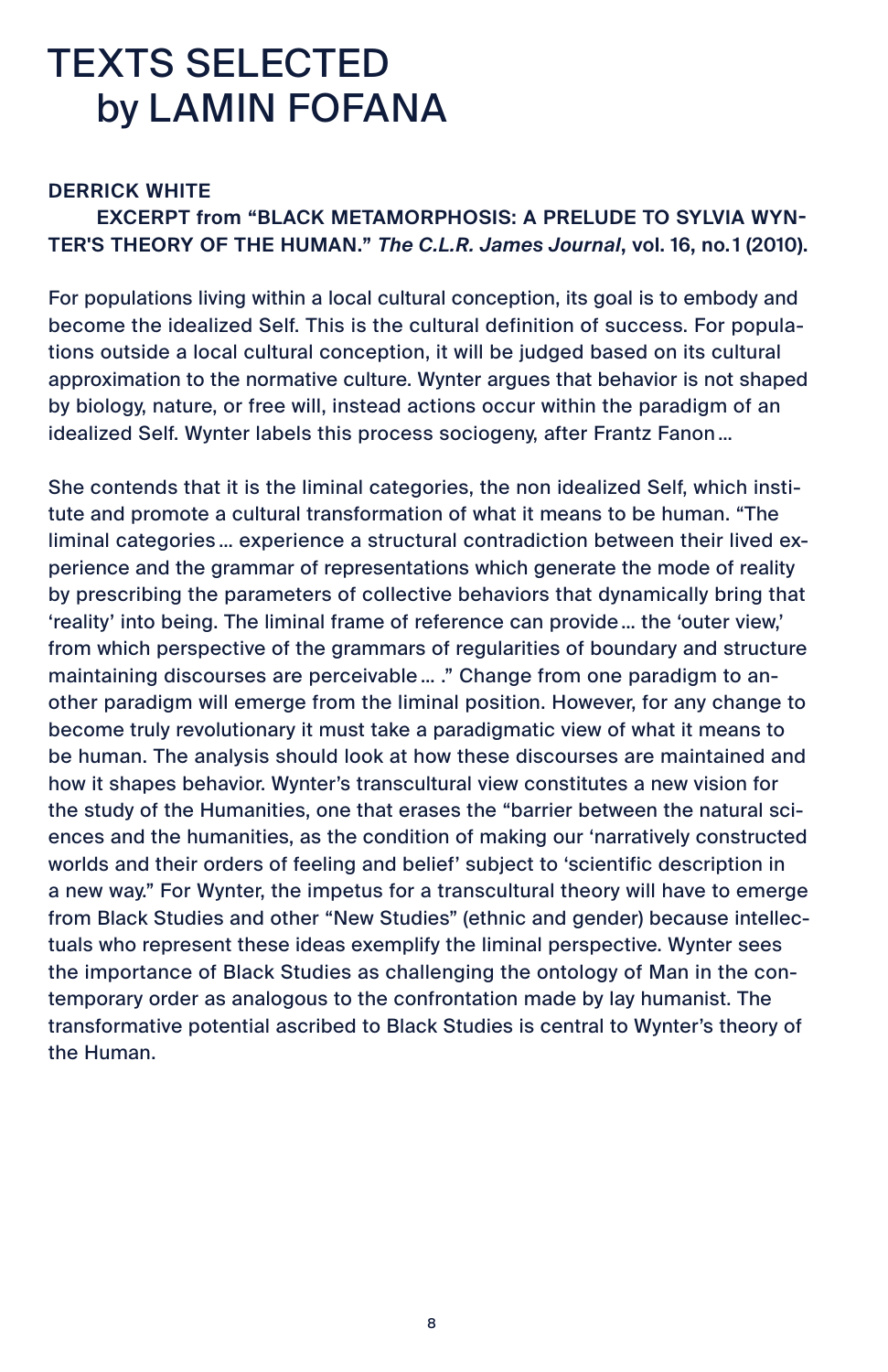### **W.E.B. DU BOIS**

 **EXCERPT from** *DARKWATER: VOICES FROM WITHIN THE VEIL***. New York: Harcourt, Brace and Howe, 1920.** 

 High in the tower, where I sit above the loud complaining of the human sea, I know many souls that toss and whirl and pass, but none there are that intrigue me more than the Souls of White Folk.

 Of them I am singularly clairvoyant. I see in and through them. I view them from eign, bone of their thought and flesh of their language. Mine is not the knowledge of the traveler or the colonial composite of dear memories, words and wonder. Nor yet is my knowledge that which servants have of masters, or mass of class, or capitalist of artisan. Rather I see these souls undressed and from the back and side. I see the working of their entrails. I know their thoughts and they know that I know. This knowledge makes them now embarrassed, now furious. They deny my right to live and be and call me misbirth! My word is to them mere bitterness and my soul, pessimism. And yet as they preach and strut and shout and threaten, crouching as they clutch at rags of facts and fancies to hide their nakedness, they unusual points of vantage. Not as a foreigner do I come, for I am native, not forgo twisting, flying by my tired eyes and I see them ever stripped,—ugly, human.

 The discovery of personal whiteness among the world's peoples is a very modern thing,—a nineteenth and twentieth century matter, indeed. The ancient world would have laughed at such a distinction. The Middle Age regarded skin color with color and race even more than birth. Today we have changed all that, and the world in a sudden, emotional conversion has discovered that it is white and by that mild curiosity; and even up into the eighteenth century we were hammering our national manikins into one, great, Universal Man, with fine frenzy which ignored token, wonderful!

 viously better than brownness or tan leads to curious acts; even the sweeter souls of the dominant world as they discourse with me on weather, weal, and woe are continually playing above their actual words an obligato of tune and tone, saying: This assumption that of all the hues of God whiteness alone is inherently and ob-

 "My poor, un-white thing! Weep not nor rage. I know, too well, that the curse of God lies heavy on you. Why? That is not for me to say, but be brave! Do your work in your lowly sphere, praying the good Lord that into heaven above, where all is love, you may, one day, be born—white!"

I do not laugh. I am quite straight-faced as I ask soberly:

 how, some way, silently but clearly, I am given to understand that whiteness is the ownership of the earth forever and ever, Amen! "But what on earth is whiteness that one should so desire it?" Then always, some-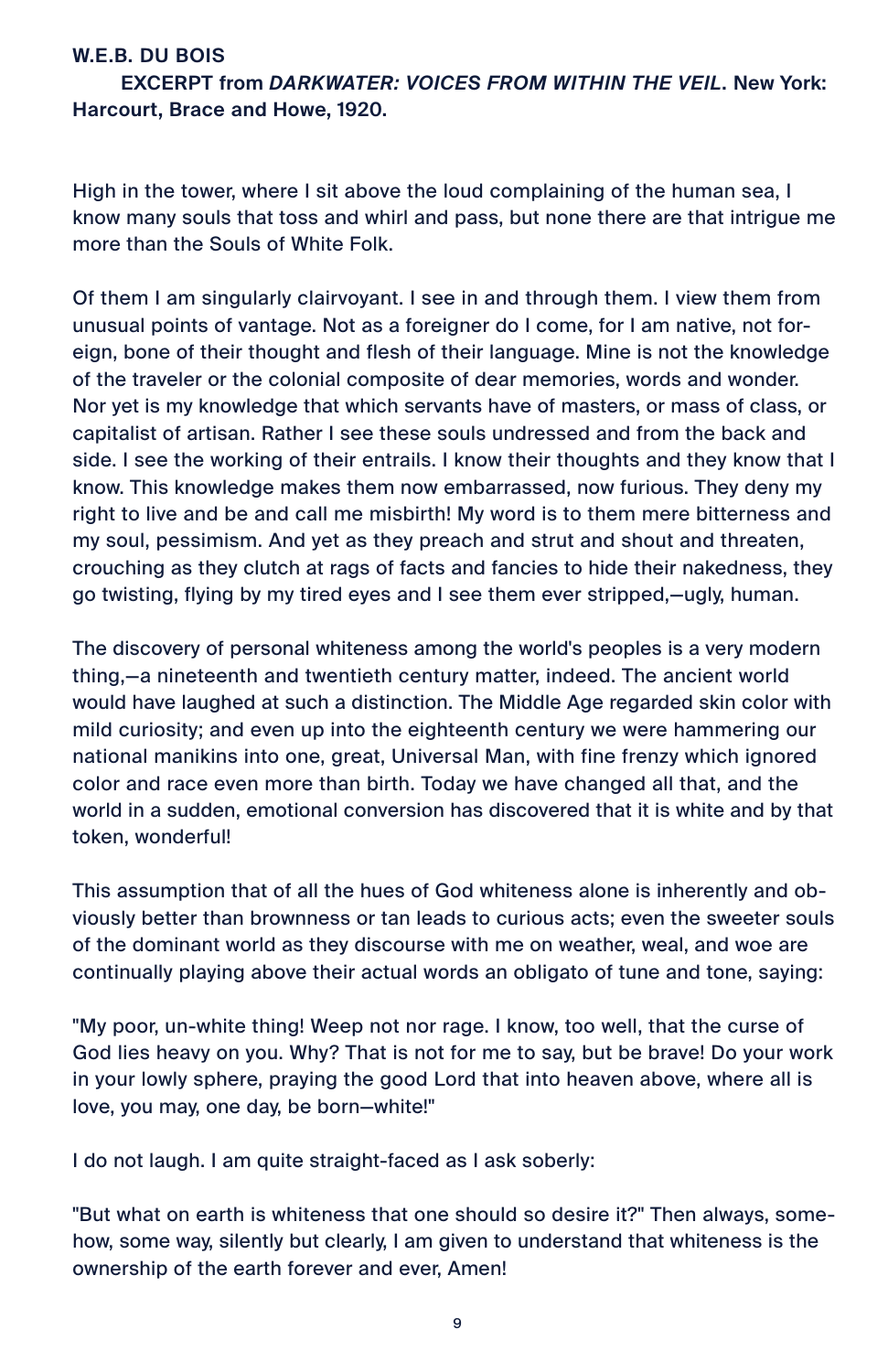### **AMIRI BARAKA**

 **EXCERPT from** *BLUES PEOPLE: NEGRO MUSIC IN WHITE AMERICA***. New York: Perennial, 2002 (1963).** 

 That there was a body of music that came to exist from a people who were brought to this side as slaves and that throughout that music's development, it had had to survive, expand, reorganize, continue, and expresses itself, as the fragile prop-erty of a powerless and oppressed People.

 How did it do this? What was so powerful and desperate in this music that guar- anteed its continued existence? Even beyond its creators' existence? This is what pushed me. But as I began to get into the history of the music, I found that this was impossible without, at the same time, getting deeper into the history of the people. That it was the history of the Afro-American people as text, as tale, as story, as exposition, narrative, or what have you, that the music was the score, the actually expressed creative orchestration, reflection, of Afro-American life, our words, the libretto, to those actual, lived lives. That the music was an orchestra- ted, vocalized, hummed, chanted blow, scatted, corollary confirmation of the history. And that one could go from one to the other, actually, from the inside to the outside, or reverse, and be talking about the same things. That the music was explaining the history as the history was explaining the music. And that both were expressions of and reflections of the people!

 So that moving from the middle passage forward (and backward), as Jacques Roumaine said, from that "railroad of human bones … at the bottom of the Atlantic Ocean," one traced the very path and life and development, tragedy, and triumph of Black people. How they had been "removed" from Africa and had been transformed by this hideous "trip," and by the context of their lives in the actual "West," into a Western people. By the beginning of the nineteenth century, Du Bois points out, the majority of us were "Americans." (Here, a pause, for "canned" studio laughter!)

 At each juncture, twist and turn, as Black people were transformed, so was their characteristic music. It became emphatically clear to me that by analyzing the To reflect that "newer" them, which I later termed, in the boom *Black Music*, "The Changing Same." In the continuously contrasting contexts of their actual lives. My deep concentration on the continuing evidence of surviving "Africanisms" and Black people did not drop out of the sky, although, "fo' sho'," they continue to be, cretic re-presentation and continuation of African mores and beliefs, even under the hideous wrap of chattel slavery ("many have suffered as much as Black people … but none of them was real estate" — Du Bois), there is one thing that I have learned, since the original writing of *Blues People*, that I feel must be a critical new music, you could see with some accuracy what and why that change had been. parallels between African customs and philosophies, mores, etc., and the philosophies and their Afro-American continuum were to teach myself, and whoever, that despite the wildest of ironies, the most American of Americans. But for all the syn-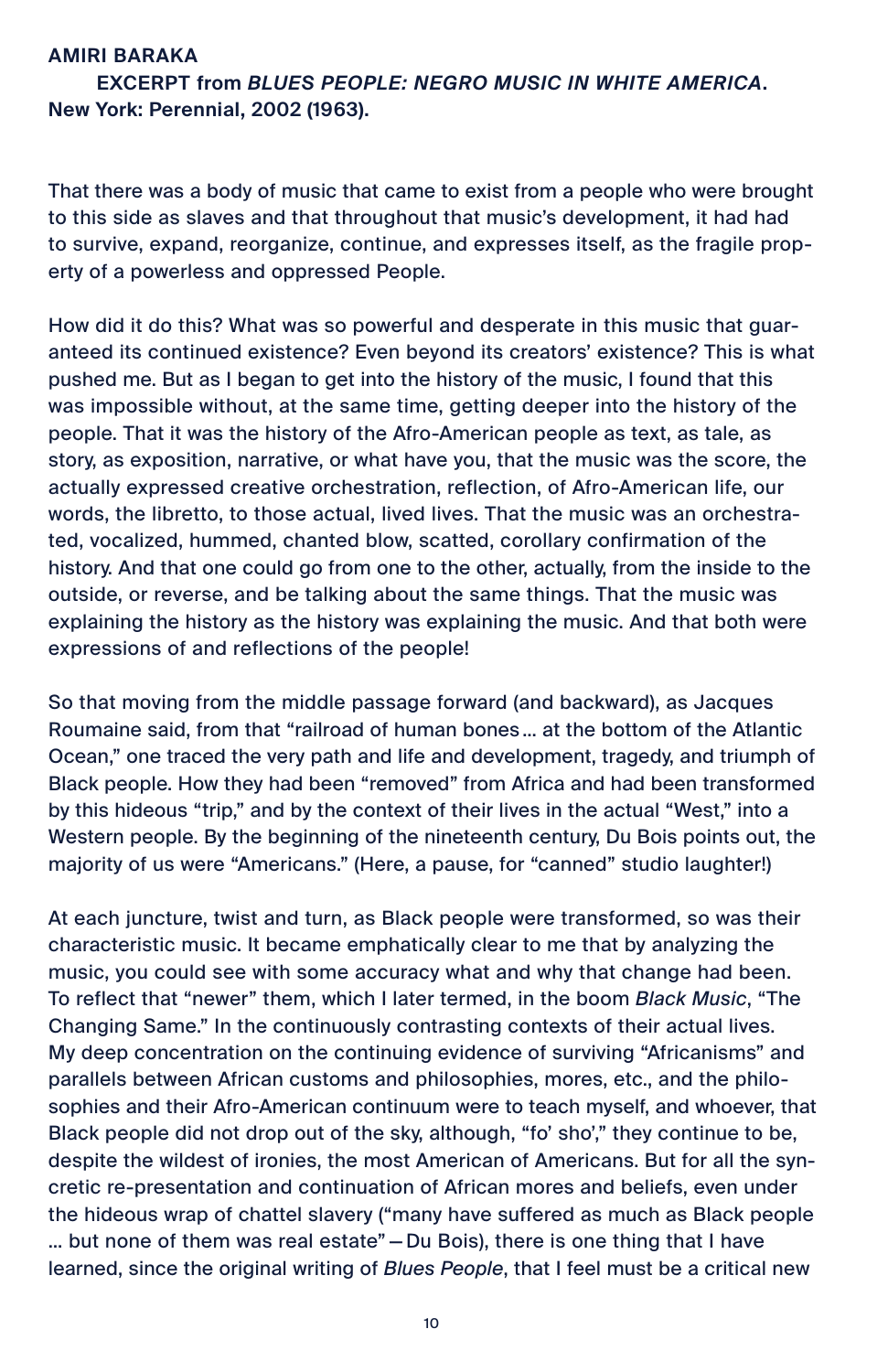*Africanisms are not limited to Black people, but indeed American Culture, itself, is haped by and includes a great many Africanisms. So that American culture, in the real world, is a composite of African, European, and Native or Akwesasne cultures,*  emphasis not understood completely by me in the earlier text. That is, that *the history, and people.* [...]

 perly bring the music into the open light of international understanding and col- lective social development and use—despite the massive commercial exploitation ... Actually, *Blues People* is a beginning text. There is much work yet to be done to pro-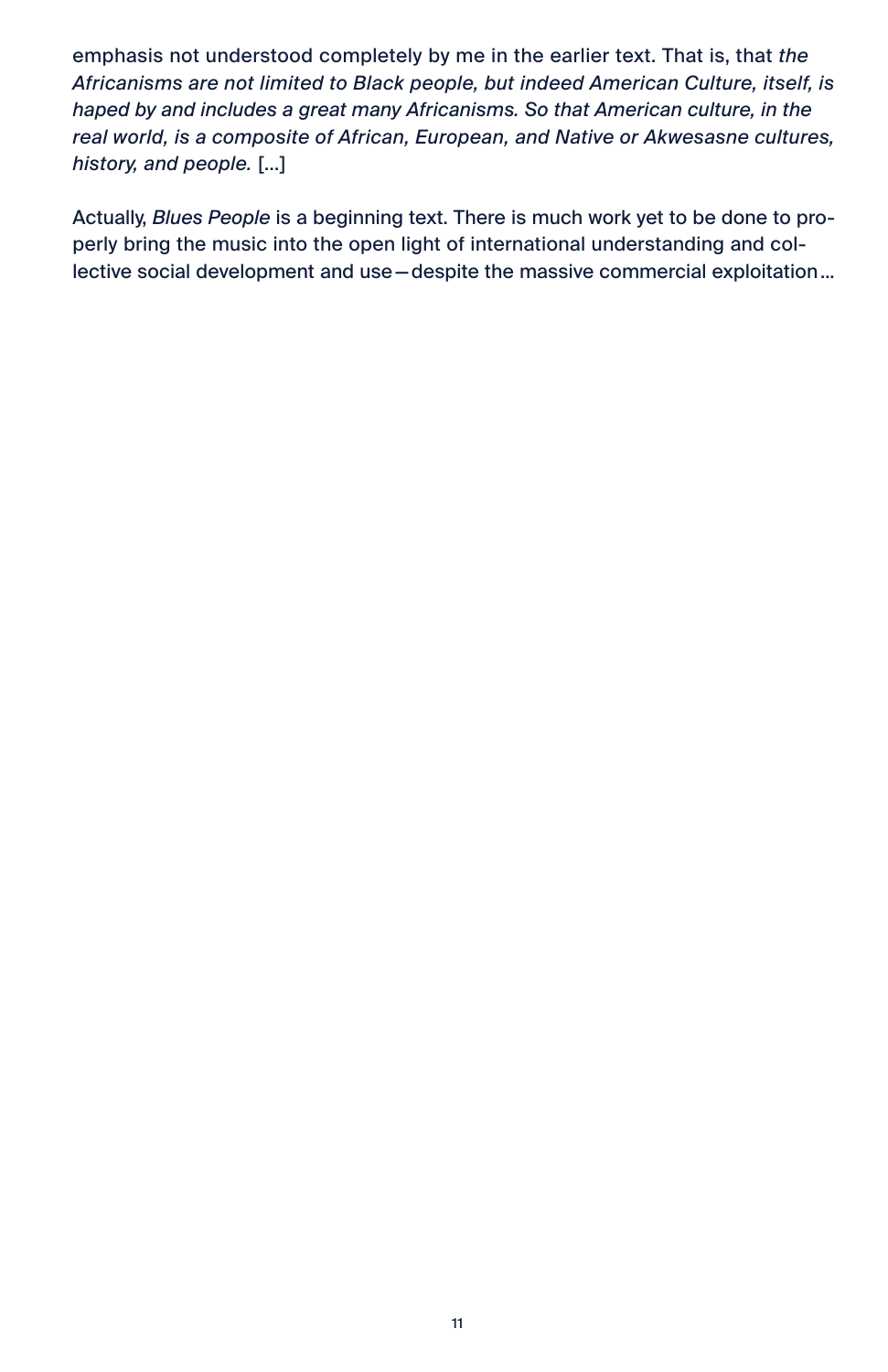NICOLAS PREMIER  *I RAN FROM IT BUT WAS STILL IN IT*, 2020

12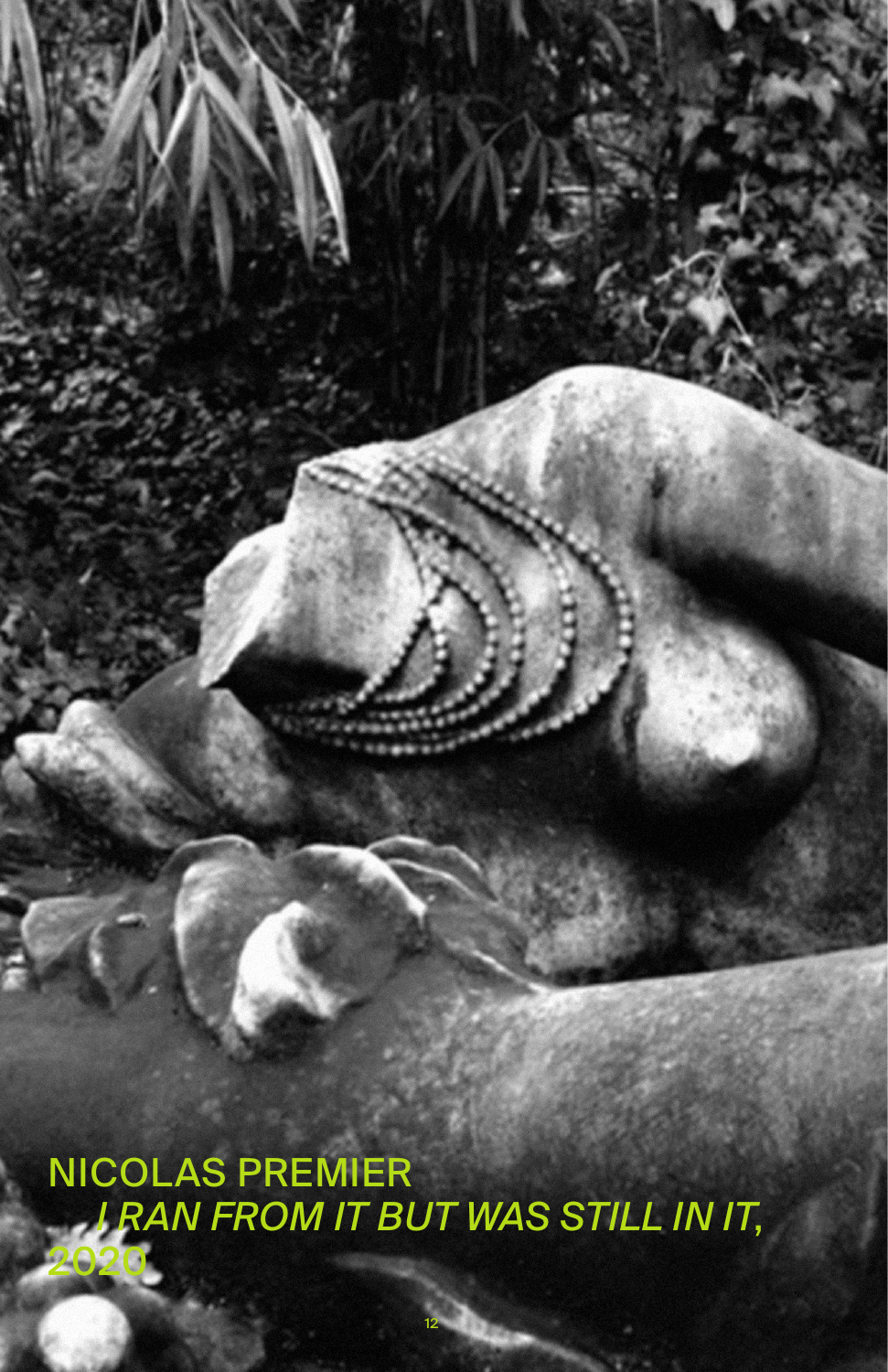**LAMIN FOFANA** is an electronic music producer and artist based in Berlin, Germany. Fofana's music contrasts the reality of our world with what is beyond it, and explores questions of movement, migration, alienation and belonging. Fofana's overlapping interests in history and the present, and his practice of transmuting text into the affective medium of sound, manifests in multisensory live performances and installations featuring original music compositions, field recordings and archival material. Fofana established the SCI-FI & FANTASY music imprint in 2012. Releases include Another World (2015); Brancusi Sculpting Beyonce (2018); and Black Metamorphosis (2019). Recent exhibitions and performances include Akademie Schloss Solitude, Stuttgart, Germany (2019); 57th Venice Biennale, Italy (2017); and Documenta 14, Kassel, Germany and Athens, Greece (2017).

**JIM C. NEDD** lives and works in Milan, Italy. Nedd is an Afro-Colombian interdisciplinary storyteller, involved in sonic environments and visual arts. Founder of the experimental band Primitive Art alongside Matteo Pit, Nedd also operates as a photographer in both advertising and editorial projects, and as part of the Toiletpaper collective assisting Pierpaolo Ferrari. He is currently studying the Colombian tradition of Picós, profusely decorated sound systems that animate street parties on the Atlantic coast. The history of Picós can be traced back to the 1960s, yet its roots are deeper, originating during the time of slavery routes, when coastal cities like Barranquilla and Cartagena played a central role as access points in the trade.

**NICOLAS PREMIER** is a Franco-Congolese artist living and working in Paris. His work questions the ways of inhabiting the earth, our bodies and our imagination based on African and Afro-diasporic experiences and representations. In 2004 he co-founded Africa is the Future, a transmedia project that explores the Imaginary as a matrix of possibilities to interrogate modernity and its primordial taboos through African and afro-diasporic experiences and their representations. Selected works include Regular Man (2010); Our Poetry (2012); Africa Is The Future Magazine Covers (2015); Style (2017); Misericordia (2019); and Black Metamorphosis (2019). He has recently exhibited at EOTO in Berlin, Germany (2018), and Institut Français in Stuttgart, Germany (2019).

#### **CREDITS**

Artists: Lamin Fofana with Jim C. Nedd and Nicolas Premier Mishkin Gallery Director/Exhibition Curator: Alaina Claire Feldman Mishkin Gallery Assistant Curator: Dino Dinçer Sirin Nagelberg Fellow/Publication Coordinator: Višnja Begović Graphic Design: Eline Mul Cover Image: Jim C. Nedd, *Black Metamorphosis*, 2018, crop © Mishkin Gallery, 2020

Thanks to Erica Richardson, Magnus Schaefer, Serubiri Moses, and Maurya Wickstrom. Special thanks to Lamin Fofana, Jim C. Nedd and Nicolas Premier.